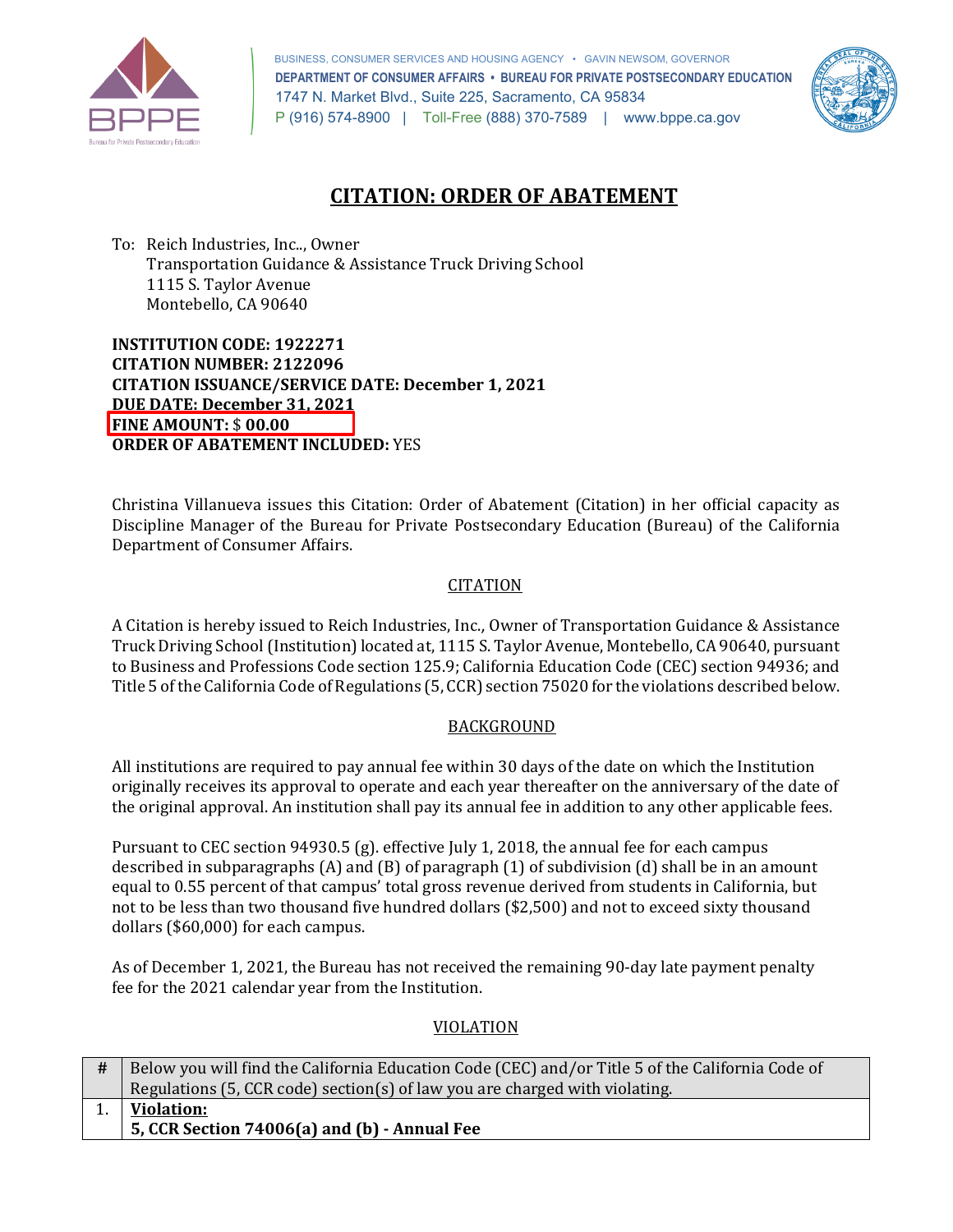*"(a) An institution's annual fee is due within 30 days of the date on which the institution originally receives its approval to operate and each year thereafter on the anniversary of the date of the original approval. (b) An institution shall pay its annual fee in addition to any other applicable fees.* 

#### **CEC Section 94930.5 (g)- Fee Schedule**

 *(g) Notwithstanding subdivision (d), effective July 1, 2018, the annual fee for each campus described in subparagraphs (A) and (B) of paragraph (1) of subdivision (d) shall be in an amount equal to 0.55 percent of that campus' total gross revenue derived from students in California, but not to be less than two thousand five hundred dollars (\$2,500) and not to exceed sixty thousand dollars (\$60,000) for each campus.* 

#### **CEC Section 94931(b)– Late Payment**

 *"(b) A fee that is not paid on or before the 90th calendar day after the due date for payment of the fee shall be subject to a 35 percent late payment penalty fee."* 

 The Institution has failed to pay its remaining 90-day late payment penalty fee for calendar year  $2021.$ 

2021.<br>On February 1, 2021, the Institution was notified, Invoice # 900355662, via mail at, 1115 S. Taylor Avenue, Montebello, CA 90640, stating that the annual fee for calendar year 2021 was due on March 1, 2021.

 On April 15, 2021, the Institution was notified, Invoice # 900357397, via mail at, 1115 S. Taylor Avenue, Montebello, CA 90640, stating that the annual fee for calendar year 2021 was due on March 1, 2021.

 On June 15, 2021, the Institution was notified, Invoice # 900357397, via mail at, 1115 S. Taylor Avenue, Montebello, CA 90640, stating that the annual fee for calendar year 2021 was due on March 1, 2021.

On June 18, 2021, the Bureau received payment for the 2021 annual fee in the amount of [\\$2,847.76](https://2,847.76).

 On June 18, 2021, the Bureau received partial payment for the 2021 30-day late payment penalty fee in the amount of \$711.94.

 As of December 1, 2021, the Bureau has not received the 90-day late payment penalty fee from the Institution in the amount of \$284.76.

## **Order of Abatement:**

 In accordance with 5, CCR section 74006(a)(b) and CEC section 94930.5(g), the Institution must pay all late payment penalty fees.

#### **Assessment of Fine**

The fine for this violation is <u>\$00.00</u>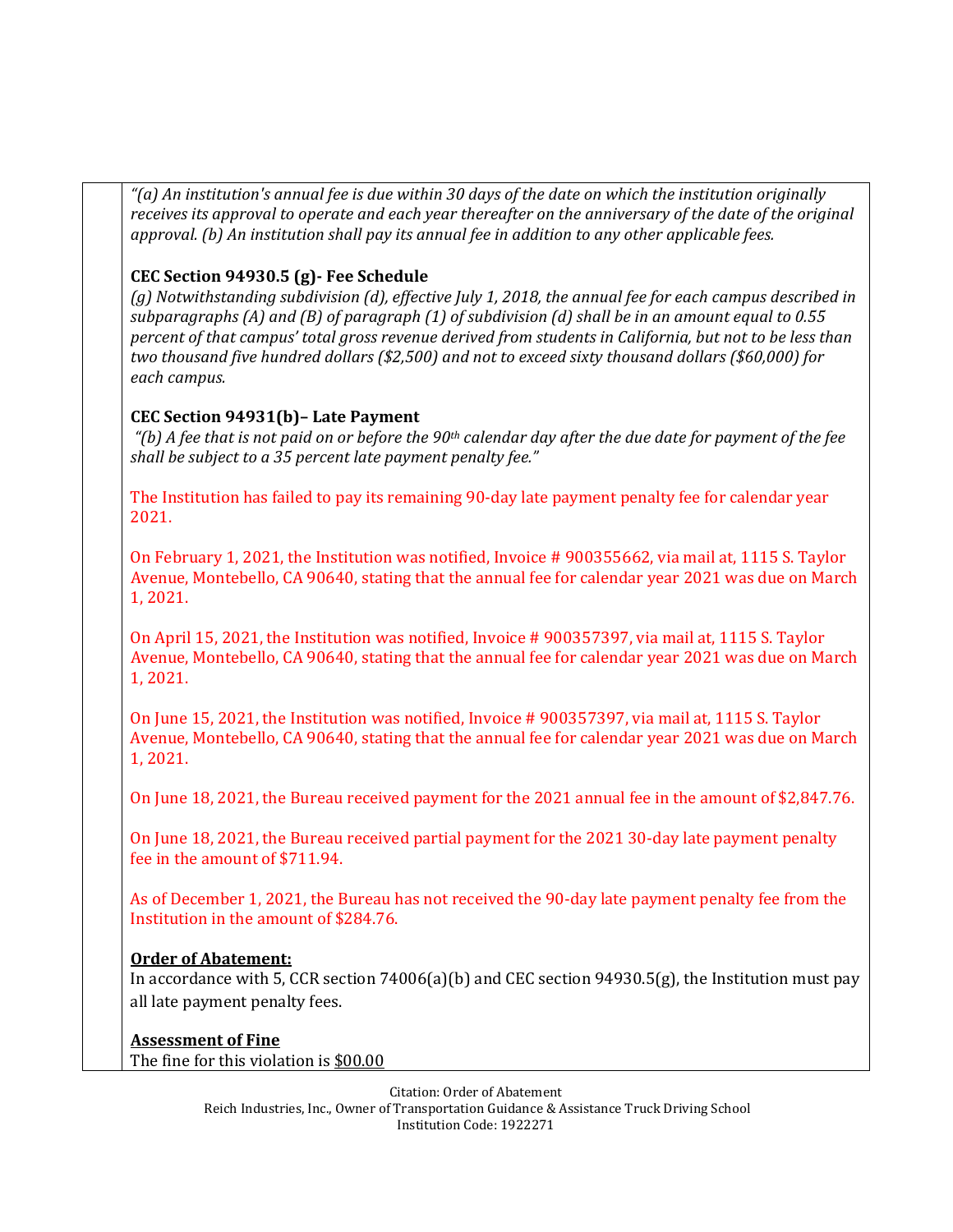# **TOTAL ADMINISTRATIVE FINE DUE: \$00.00**

# COMPLIANCE WITH ORDER OF ABATEMENT

 In accordance with the provisions of CEC section 94936 and 5, CCR section 75020 the Bureau hereby issues the order(s) of abatement described above. **Evidence of compliance with the order of abatement must be submitted, to the Bureau, within 30 days from the date of service of the Citation.** 

# APPEAL OF CITATION

 You have the right to contest this Citation through an informal conference with the Bureau; and/or through an administrative hearing in accordance with Chapter 5 (Commencing with Section 11500) of Part 1 of Division 3 of Title 2 of the Government Code.

 If you wish to contest this Citation, you must submit the 'Notice of Appeal of Citation – Request for  *hearing within 30 days from the service of the Citation, you will not be able to request one at a later*  Informal Conference **and/or** Administrative Hearing' form (enclosed) within 30 days from the date of service of the Citation. *If you do not request an informal conference and/or an administrative time.* 

 Unless a written request for an informal conference **and/or** an administrative hearing is signed by forfeited your right to appeal this matter. you and delivered to the Bureau by **December 31, 2021** you will be deemed to have waived or

#### EFFECTIVE DATE OF CITATION

 become effective on **December 1, 2021.** Evidence of compliance with the order(s) of abatement shall be due by **December 31, 2021**. If you do not request an informal conference and/or an administrative hearing, this Citation shall

 If a hearing is requested, you will not be required to comply with this Citation until 30 days after a final order is entered against you.

#### **Written request for appeal must be mailed to:**

 Tessa Barron, Discipline Citation Program 1747 N. Market Blvd., Suite 225 Bureau for Private Postsecondary Education Sacramento, CA 95834